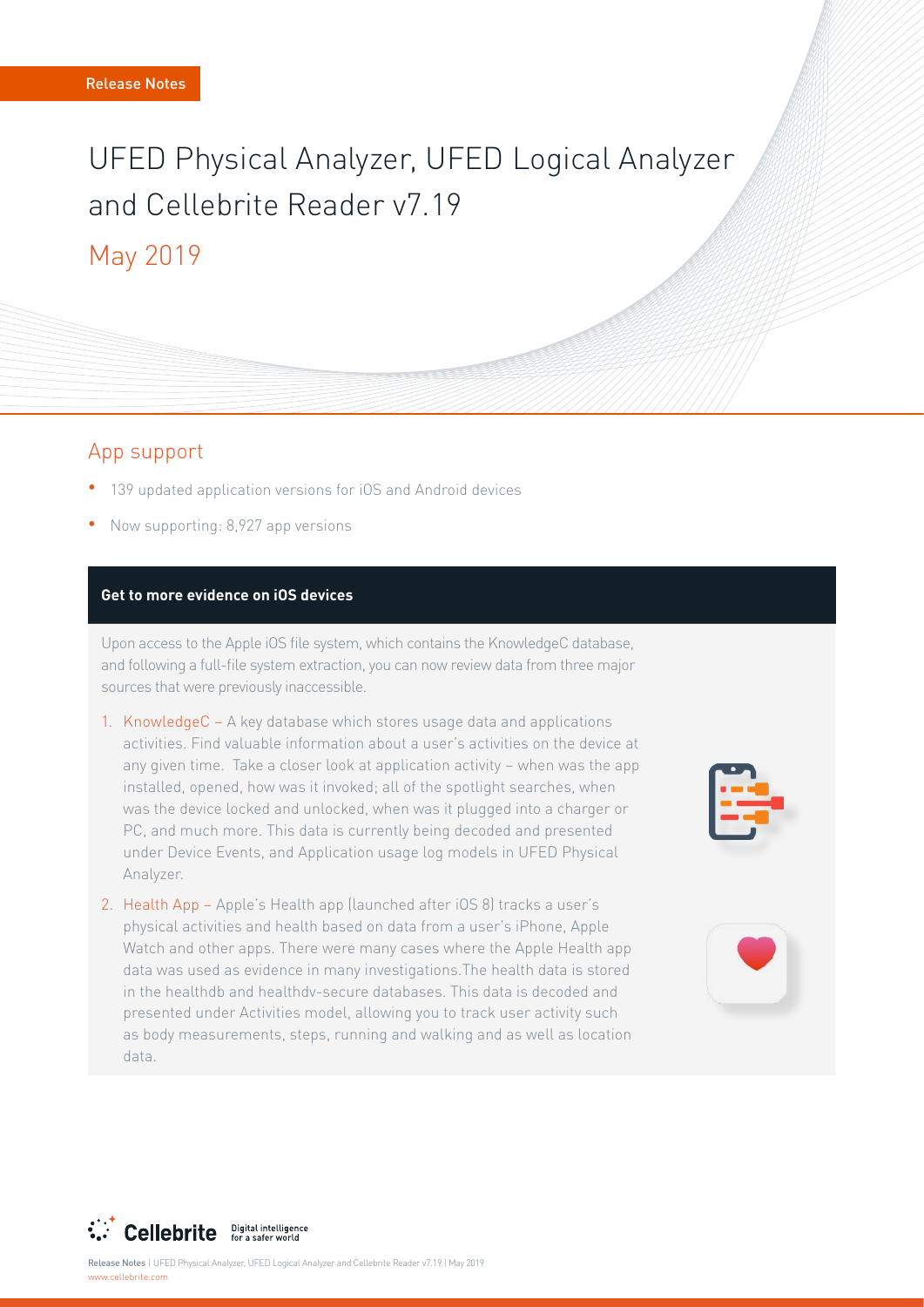- 3. Telegram support update (version 5.4.1 and later) Telegram has made major database infrastructure changes. With UFED Physical Analyzer 7.19, you can now decode the following data:
- User account (intact & deleted)
- Contacts (intact & deleted)
- Chat messages, including attachments, locations and system messages.
	- Message text
	- Message Attachments partial support. Some attachments types are supported, for others there is only indication that there is attachment and its type
	- **•** Message location
	- System message partial support

*Note: Data from KnowledgeC, the Health app and Telegram are only accessible via a full-file system extraction,* usually performed with the help of Cellebrite Advanced Services or UFED Premium.

#### **Uncover essential data from Instagram production sets to accelerate investigations**

Instagram can produce a production set, that contains the same information that you may find in an Instagram application. Pending legal process, once examiners receive the Instagram production set back, it still needs additional handling to extract and decode all the information inside. In this version of UFED Physical Analyzer, you can process and decode an Instagram production set and gain access to images, messages and user account.



Use the "Open common plug-ins" to quickly decode Instagram production raw data.



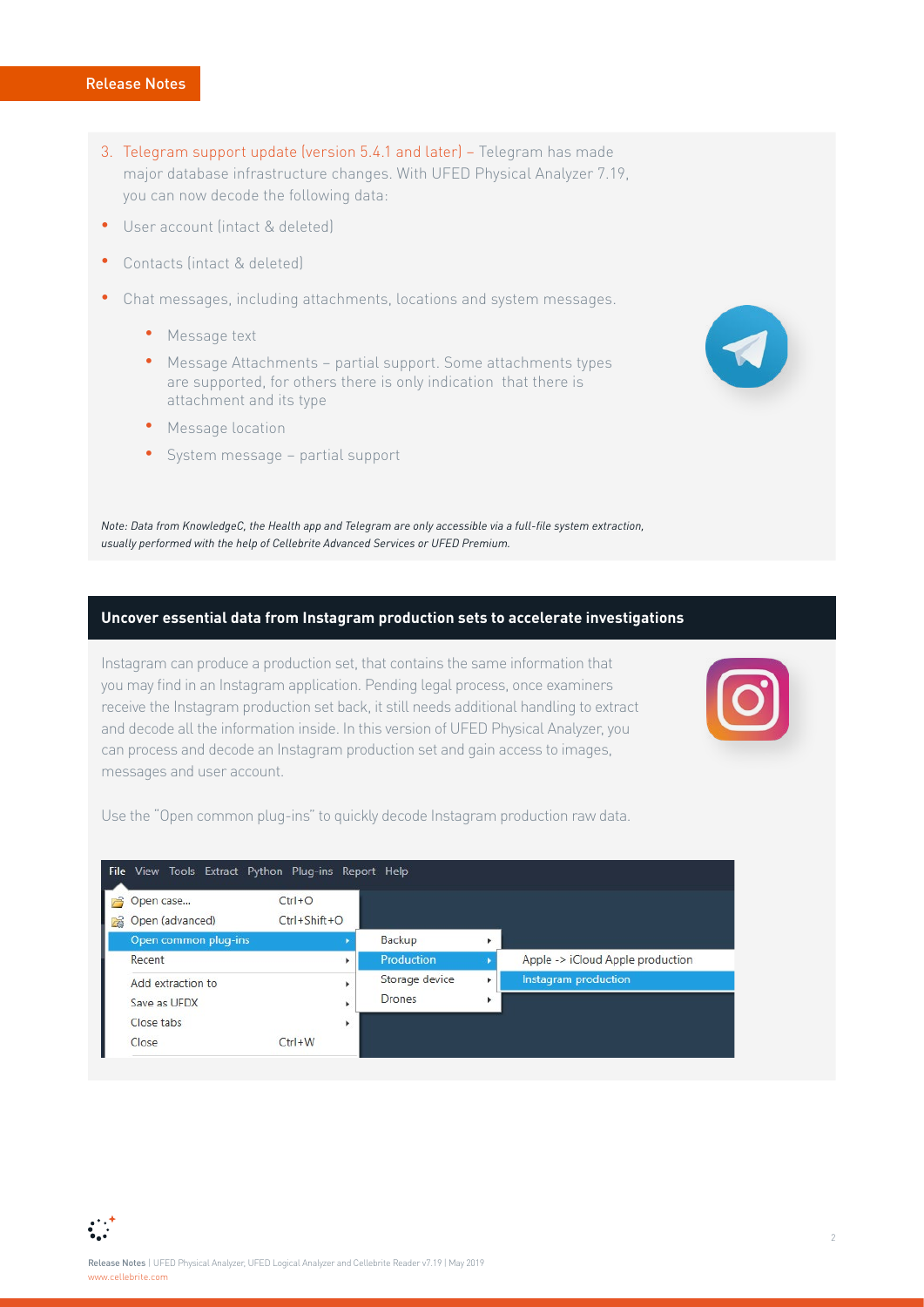#### **Recover media files from the Snapchat feature, My Eyes Only (Memories)**

Snapchat, the popular multimedia social application, has a feature called My Eyes Only (Memories). This feature allows its users to keep items private and hide content behind a passcode. The content is also encrypted. Cellebrite has enhanced the support of this app for Android devices. UFED Physical Analyzer 7.19 now enables decoding, decryption and recovery of media files kept in the 'My Eyes Only' gallery.

## Additional enhancements

#### IMEI and IMSI from IOS devices

We now support the decoding of the IMEI and IMSI identifiers from an iPhone extraction (full file system).

#### SD Card F01

When performing SD card extraction in other tools, you can now decode the data in UFED Physical Analyzer. To decode it, click on File / Open common plug-ins / Storage device / SD Card.

## Solved Issues

- Failed to decode significant locations from a full file system extraction of iOS devices
- Manual screen capture/video presented in Timeline view
- When exporting emails into EML file format, subject and body include an extra prefix
- When exporting emails into EML file format, emails with no timestamp are mistakenly presented with current timestamp
- Failed to search two keywords with a space separator (global search)
- Missing user account information while decoding WeChat app for iOS devices
- **•** Failed to decode data from QQ app for iOS devices
- **•** Partial decoding of Quick Memo note app for Android devices
- **•** Failed to decode Samsung E1200i device
- Failed to decode Alcatel 1050A device
- Failed to decode calls from the Nokia RM-607 device
- Failed to filter tags when running UFED Physical Analyzer on Win 10 in Turkish



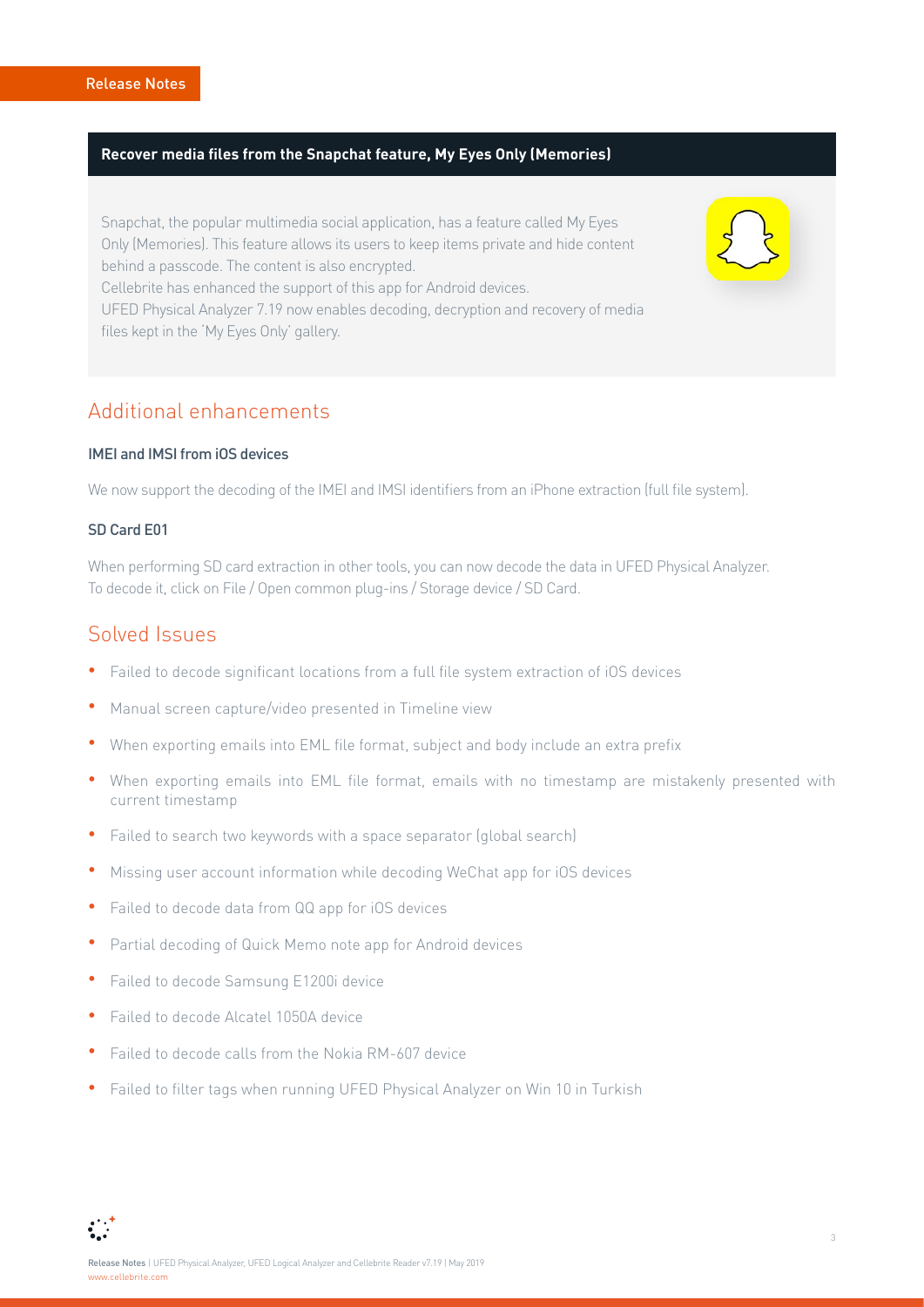## New App versions

#### iOS: New and updated apps

| 62 updated apps    |              |  |
|--------------------|--------------|--|
| Any.DO             | 4.29.6       |  |
| Booking.com        | 19.0         |  |
| Chrome             | 73.0.3683.68 |  |
| Confide            | 8.3.1        |  |
| Ctrip (Chinese)    | 8.2.2        |  |
| DJI GO             | 3.1.54       |  |
| Dropbox            | 136.2        |  |
| Facebook           | 214.0        |  |
| Facebook Messenger | 208.0        |  |
| Firefox            | 15.1         |  |
| Flipboard          | 4.2.37       |  |
| Gmail              | 6.0.190309   |  |
| Google App         | 69.0         |  |
| Google Docs        | 1.2019.12202 |  |
| Google Drive       | 4.2019.12208 |  |
| Google Duo         | 50.0         |  |
| Google Maps        | 5.14         |  |
| Google Translate   | 5.28.0       |  |
| Google+            | 6.54.0       |  |
| Grindr             | 5.5.0        |  |
| GroupMe            | 5.29.2       |  |
| Inbox              | 1.3.190212   |  |
| Instagram          | 86.0         |  |
| InstaMessage       | 3.1.3        |  |
| Kakao Story        | 5.7.0        |  |
| KakaoTalk          | 8.3.2        |  |
| Keeper             | 14.3.0       |  |
| KeepSafe           | 8.28.2       |  |
| LinkedIn           | 9.1.125      |  |
| Mail.Ru            | 9.18         |  |
| MeetMe             | 13.14.0      |  |
| Nike+ Run Club     | 5.23.0       |  |
| Odnoklassniki      | 7.50.1       |  |
| OkCupid            | 27.2.2       |  |
| Pinterest          | 7.10         |  |
| QQ Browser         | 9.1.1        |  |
| Runtastic          | 9.2          |  |
| Scruff             | 5.6027       |  |
| Skout              | 6.6.0        |  |
| Skype              | 8.42         |  |
| Snapchat           | 10.53.5.9    |  |

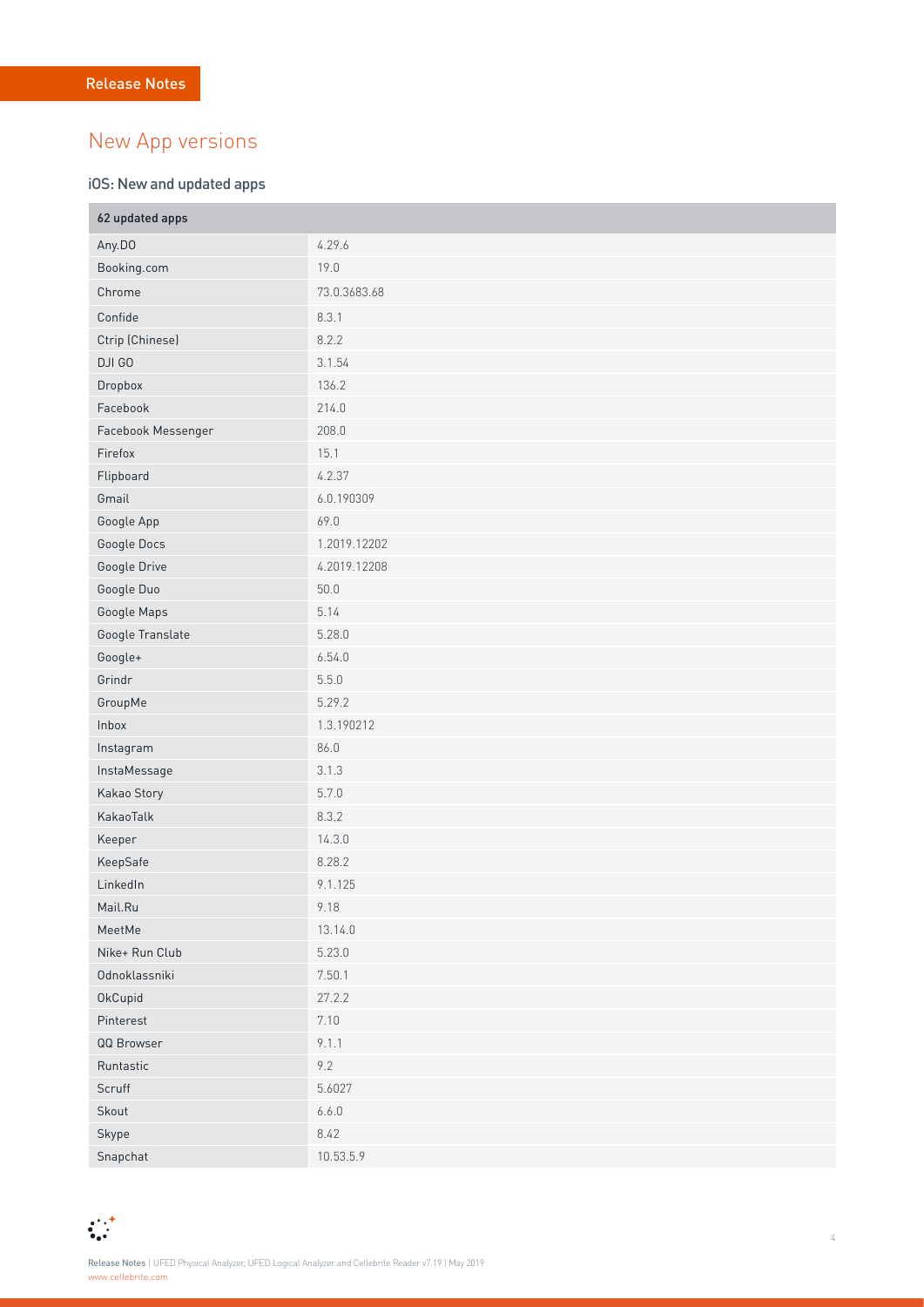## Release Notes

| Soma                    | 2.0.14     |
|-------------------------|------------|
| Swarm                   | 6.2.2      |
| Tango                   | 6.6.233830 |
| Text Free Ultra Texting | 11.37      |
| Text Me!                | 3.16.6     |
| <b>Text Now</b>         | 9.9.0      |
| textPlus                | 7.4.8      |
| Threema                 | 4.1.3      |
| TikTok                  | 10.6.0     |
| Tinder                  | 10.9.1     |
| Truecaller              | 10.7       |
| Twitter                 | 7.45       |
| Viber                   | 10.4       |
| Vkontakte               | 5.12.2     |
| Waze                    | 4.49.2     |
| Weibo                   | 9.3.1      |
| WhatsApp                | 2.19.31    |
| Whisper                 | 8.11.14    |
| Yandex Browser          | 19.3.3.157 |
| Zalo                    | 190301     |
| Zello                   | 4.47       |

## Android: New and updated apps

| 77 updated apps         |                                             |  |
|-------------------------|---------------------------------------------|--|
| Android Messages        | 4.1.067 (Ettin_RC12_xxhdpi.arm64-v8a.phone) |  |
| Any.DO                  | 4.15.1.5                                    |  |
| AppLock                 | 2.8.10                                      |  |
| <b>ASKfm</b>            | 4.36.2                                      |  |
| Azar                    | 3.39.2-arm64                                |  |
| Booking.com             | 17.3                                        |  |
| Chrome                  | 73.0.3683.90                                |  |
| Dropbox                 | 136.2.2                                     |  |
| Facebook                | 214.0.0.43.83                               |  |
| Facebook Messenger      | 207.0.0.13.99                               |  |
| Fitbit                  | 2.90                                        |  |
| Flipboard               | 4.2.12                                      |  |
| Gmail                   | 2019.03.03.240577312.release                |  |
| Google Calendar         | 6.0.26-238239064-release                    |  |
| Google Docs             | 1.19.112.02.45                              |  |
| Google Maps             | 10.12.1                                     |  |
| Google Photos           | 4.12.0.238634345                            |  |
| Google Quick Search Box | 9.46.5.21.arm64                             |  |

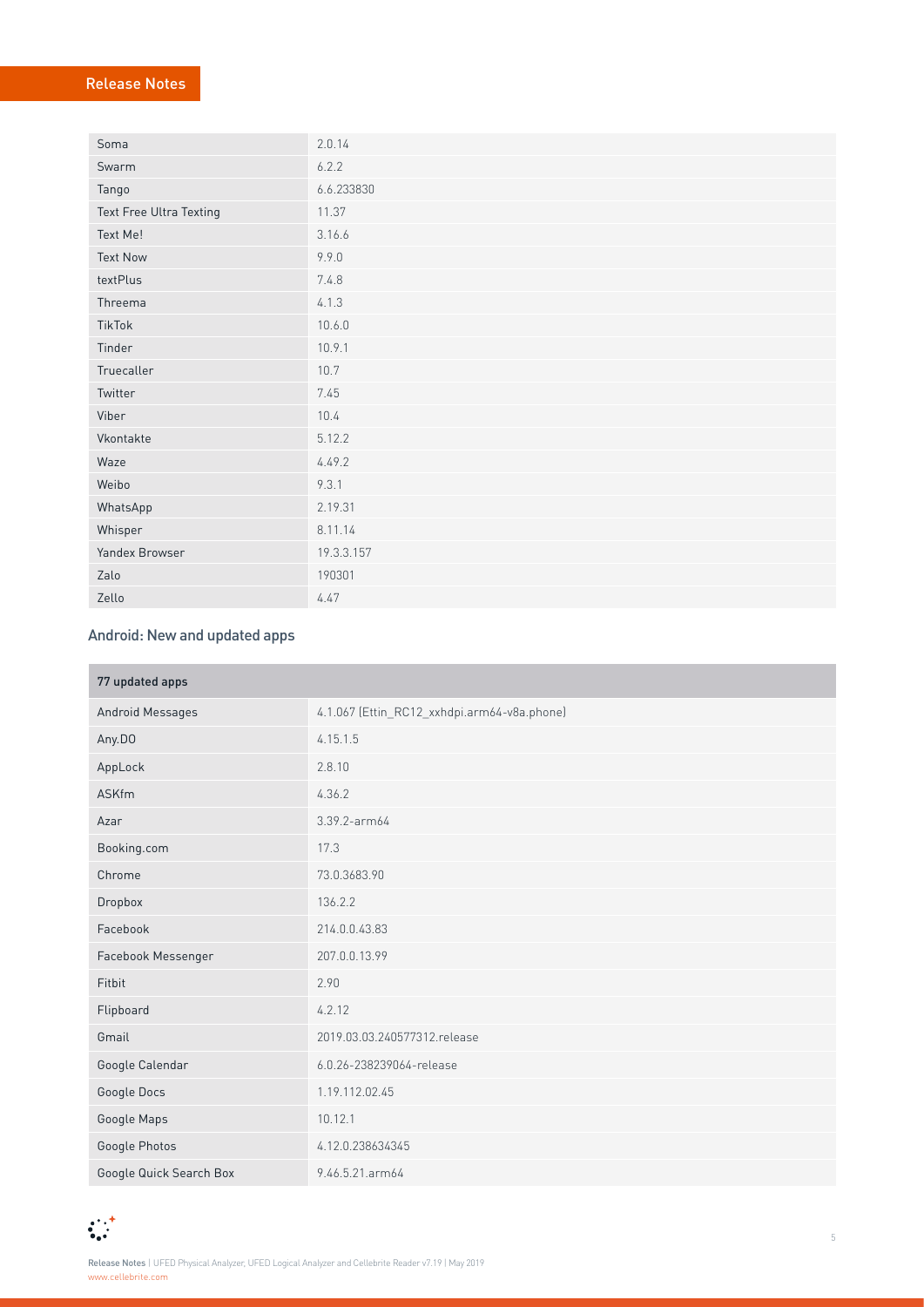## Release Notes

| Google Translate        | 5.27.0.RC04.237379852 |
|-------------------------|-----------------------|
| Google+                 | 10.27.0.235437929     |
| Grindr                  | 5.5.0                 |
| GroupMe                 | 5.35.9                |
| Hangouts                | 30.0.239887060        |
| Hot or Not              | 5.110.1               |
| imo                     | 9.8.000000011641      |
| Instagram               | 86.0.0.24.87          |
| InstaMessage            | 3.1.2                 |
| Kakao Story             | 5.7.0                 |
| KakaoTalk               | 8.3.0                 |
| Keeper                  | 14.2.0                |
| KeepSafe                | 9.30.0                |
| Kik Messenger           | 15.7.0.20120          |
| LINE                    | 9.4.2                 |
| Mail.Ru                 | 9.0.0.26510           |
| Mappy                   | 6.1911.18005          |
| MeetMe                  | 13.12.2.1780          |
| My Tracks               | 4.2.3                 |
| mysms                   | 7.0.3                 |
| Nimbuzz                 | 7.1.0                 |
| Odnoklassniki           | 19.3.26               |
| OkCupid                 | 27.1.1                |
| One Drive               | 5.28                  |
| Opera Mobile            | 51.2.2461.137690      |
| Outlook.com             | 3.0.34                |
| Pokemon GO              | 0.137.2               |
| SayHi                   | 7.22                  |
| Scruff                  | 5.6050                |
| Skout                   | 6.6.1                 |
| Skype                   | 8.41.0.64             |
| Snapchat                | 10.52.3.0             |
| Soma                    | 2.0.14                |
| Swarm                   | 6.2.1                 |
| Sygic                   | 17.9.3                |
| Tango                   | 6.5.233394            |
| Telegram Messenger      | 5.5.0                 |
| Text Free Ultra Texting | 8.36.1                |